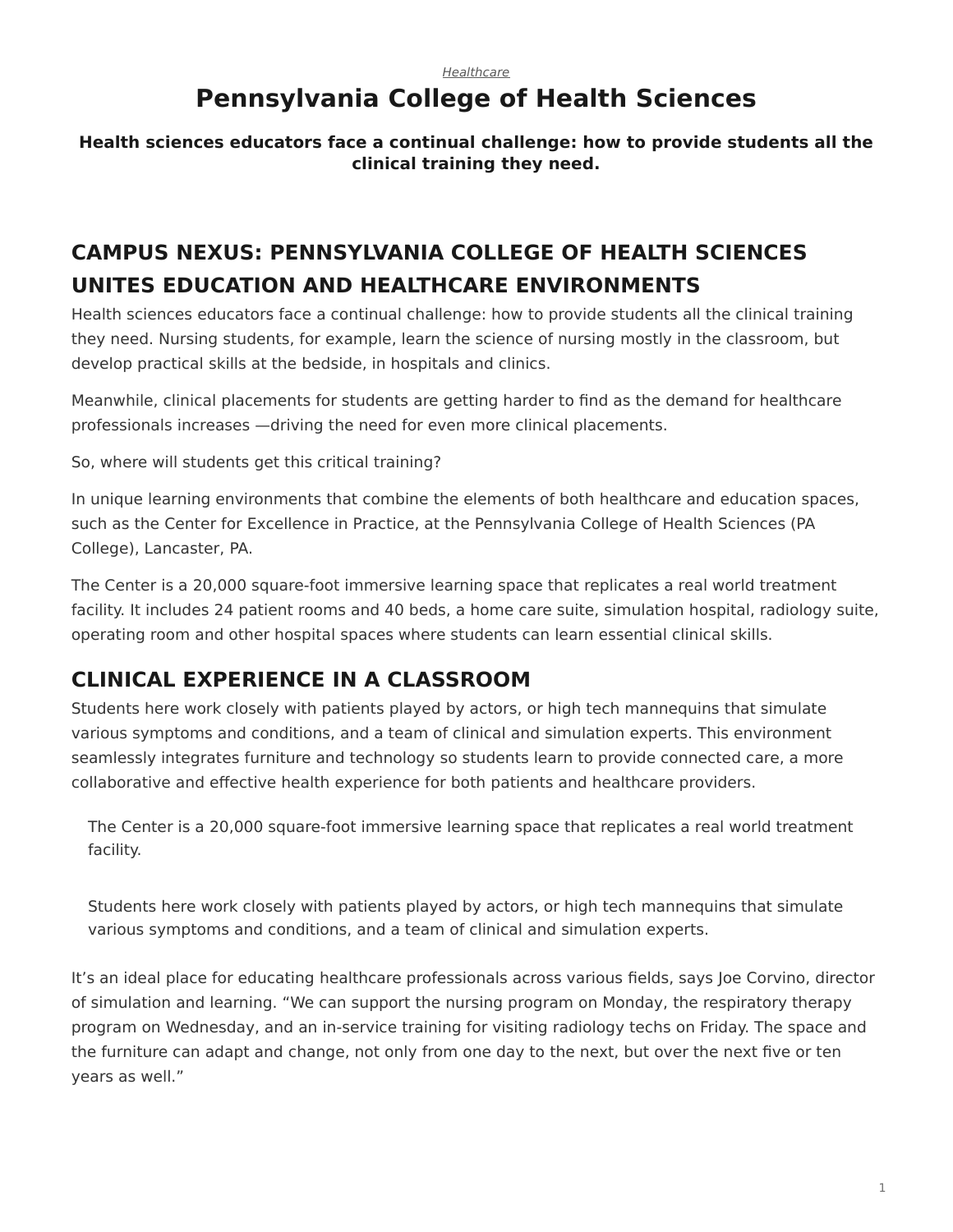### **MEASURING THE VALUE OF SIMULATION TRAINING**

How effective is simulation training? A three-year study by the National Council of State Boards of Nursing with ten nursing schools across the United States , including PA College, showed that students who received up to 50 percent of clinical skills learning in a simulation lab performed equally as well in their jobs as those who received 90% of clinical skills learning in a hospital or clinic setting. The results, measured by grades, board exams and job performance, demonstrate that simulation training has an important role in clinical education.

Simulation learning offers unique benefits, too. "It allows you to set each scenario to specific learning objectives and plan the experience. The students can go through it and then go back over it as a team, review what happened and how they can do it better," says Penni Longenecker, vice president of academic affairs.

"You often don't have time to do that in a clinical setting, where you might have some debriefing. Here you can do it in more detail, and faculty can gauge what the student learned and better prepare the next simulation."

Rare and unusual patient cases are easily presented, too, says Longenecker. "Students won't get to work on those patients very often during clinical training, because they're high risk. In the simulation lab, students can think through all the variables that go into that patient. They can work on them as an interdisciplinary team, which helps bridge the gap between professions."

Another advantage of the Center for Excellence in Practice stems from seamlessly integrated furniture and equipment that helps focus learning. For example, the patient room headwalls were originally planned to be millwork mounted in the drywall. The school switched to Opus headwalls from Steelcase Health not only to ensure flexibility to change the space as needed, but also to provide functional and aesthetic consistency that supports the learning process. When students can concentrate on the skill they're learning with less distraction from the environment, "they can transition quickly from a learning moment to a performing moment. It helps them learn to perform, to hone their skills and become competent and confident," says Corvino.

#### **"Simulation allows you to set each scenario to specific learning objectives and plan the experience."**

**PENNI LONGENECKER** | vice president of academic affairs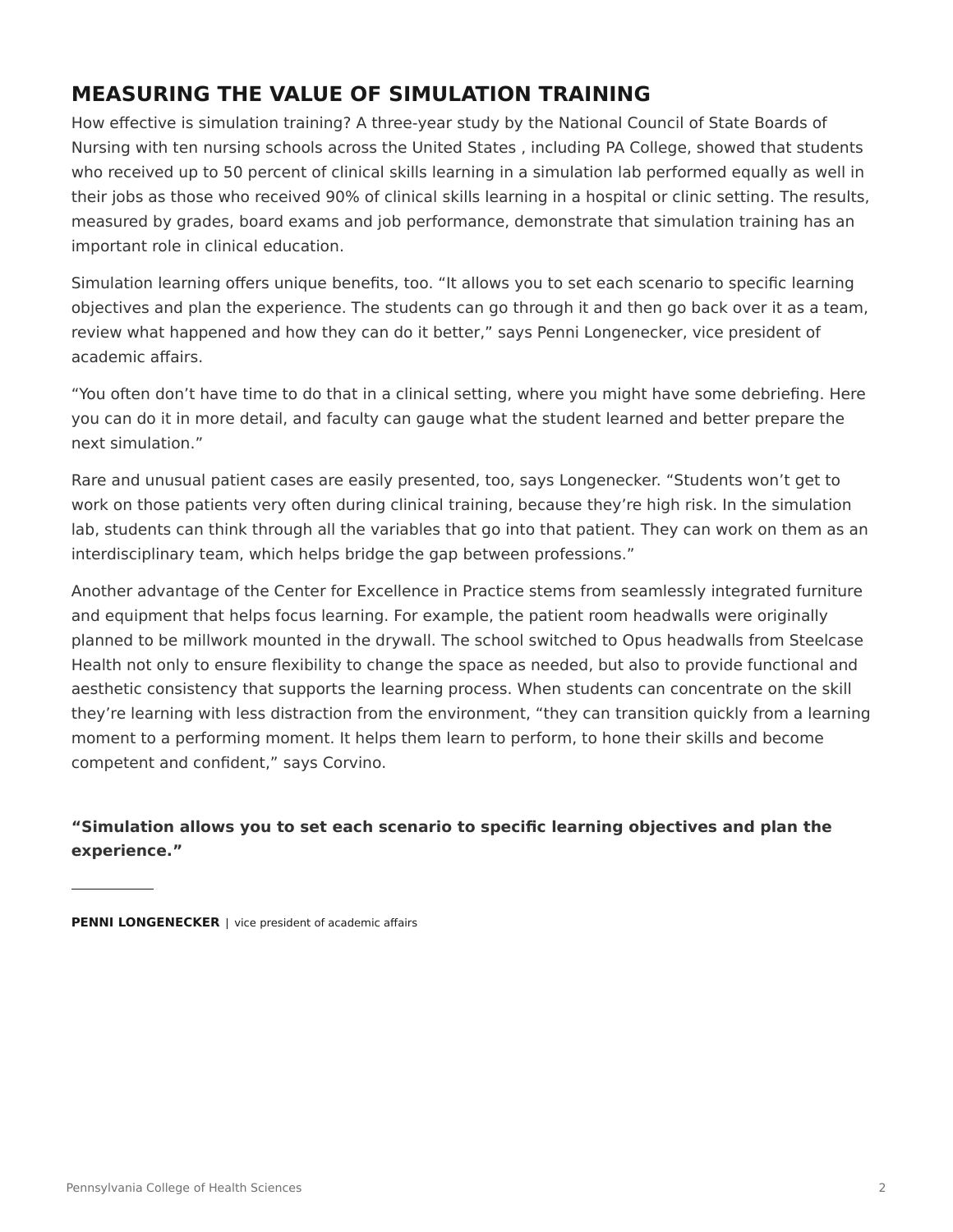### **THE POWER OF SHARED LEARNING**

A significant portion of clinical skills learning, according to both the National Council study and experienced educators, develops after skills practice, in discussions between peers and faculty. That's why there are five debrief rooms in the Center, as well as many other collaboration spaces across campus.

"Every space on this campus is a learning space. It's a concept we have embraced for some time," says Mary Grace Simcox, PA College president and a longtime nurse and nursing educator. "I met Steelcase consultants at a conference years ago, and they had a forward-thinking perspective on how every space on campus can support learning. We never lost sight of that.

Enclosed spaces, such as group study rooms, have glass walls "so you're visually connected with the rest of the space. Students can see others learning and be seen learning," says Deborah Knast, associate at Stantec Architecture.

"I even try not to use the word 'classroom' because it connotes four walls that you have to be inside a box to learn. We have a campus that's open, with so many collaboration spaces, everything wired to the hilt. You don't have to be in a room to learn. Wherever the student and faculty are, that's where they can learn."

Campus spaces are shared, not owned, by departments. Settings are flexible so they can support practically any subject or pedagogy. Enclosed spaces, such as group study rooms, have glass walls "so you're visually connected with the rest of the space. Students can see others learning and be seen learning," says Deborah Knast, associate at Stantec Architecture.

Collaboration requires movement, so "98 percent of what we put in our campus learning environments is on wheels— tables, chairs, pocket carts. Everything is mobile. In three to five minutes you can completely reconfigure a space to whatever your heart desires for that day," says facilities director Scott Lokey.

LearnLab environments integrate media:scape collaboration technology around a worksurface, with mobile seating, whiteboards and three different projection screens at precisely triangulated locations. Combined with a unique "X" room configuration, LearnLabs offer every student clear sight lines, so digital and analog content can be shared from any location in the room.

LearnLab environments offer every student clear sight lines, so digital and analog content can be shared from any location in the room.

"These spaces fit right into our key strategy of being a learner-centered curriculum and culture," says Corvino. "They make it easy for each student to share their information and experience with others."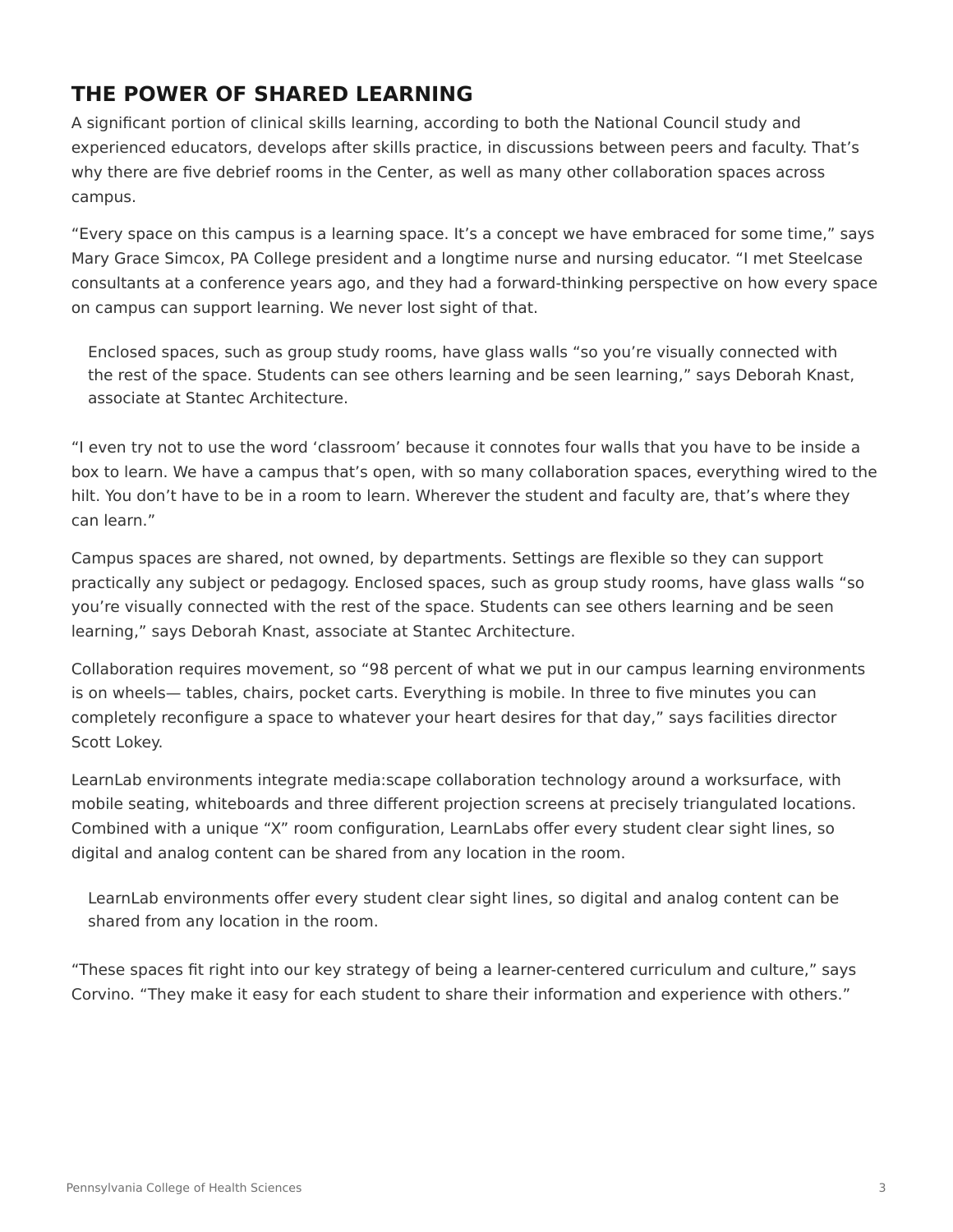### **A "COMMUTER SCHOOL" NO LONGER**

In 2002 the school transitioned from a diploma nursing school to a degree-granting institution and expanded to offer other health-related degrees. Enrollment grew by double digits each year over the next decade, yet PA College still was known as a "commuter school."

The campus itself, with five old buildings, some as much as two miles apart, was the problem. Students had to park offsite and ride a shuttle three miles to get to class. With no cafeteria or common space where students could gather and socialize and few places for individual or group study, students practically fled the campus after class.

The new campus changes everything. Two buildings (former industrial facilities, gutted and rebuilt) are linked by a glass corridor: one houses admissions, counseling, staff offices, dining facilities and more, while the other has 28 classrooms, an auditorium, labs, and the Center for Excellence in Practice.

Befitting a college for healthcare students, PA College also fosters a sense of wellbeing with a fitness and wellness center, a rejuvenation center offering places for quiet reflection and relaxation and a medical suite with on-site medical staff.

The campus feels both open and connected. "The old way of teaching in a closed space, with students in rows, sitting through a lecture— that's a very isolated way of learning. When every space is a learning space, there's more transparency. You can build on each other's energy," says Longenecker.

The campus feels both open and connected. "The old way of teaching in a closed space, with students in rows, sitting through a lecture— that's a very isolated way of learning. When every space is a learning space, there's more transparency. You can build on each other's energy," says Longenecker.

Scott Lokey enjoys the enthusiasm of student as he shows them the new campus. "I was touring a group of students and one, a returning student, stopped me. "She said, 'There used to be no reason to stay here after class. There were no places to study or get food. Now, I may finally make a friend here.'"

The new campus incorporates Brody WorkLounge which provides students with shelter from visual distractions so they can focus their attention, get into flow and get work done.

### **INTEGRATING EDUCATION AND HEALTHCARE SPACES**

"Students see the opportunities that were not available here before, says President Simcox. "This changes how students learn, how they're socialized, the relationships they can have. You can already sense a stronger sense of loyalty, a feeling of 'I belong here.'"

Integrating education and healthcare spaces is key. "Throughout the design process, the Steelcase team listened, provided valuable input and expertise and developed high quality renderings and applications that aligned with the mission of the College," says Corvino, director of simulation and learning.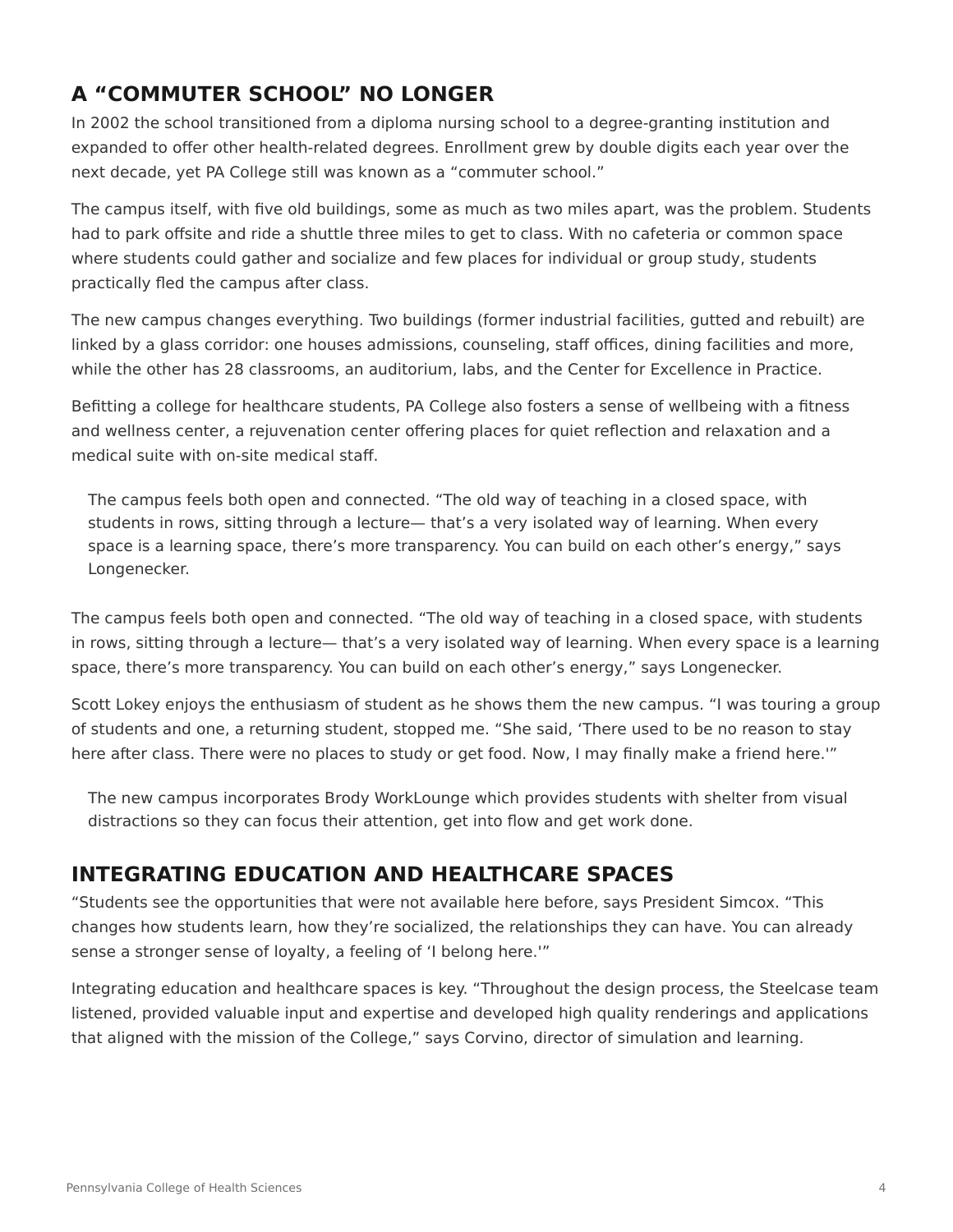Tom Hulstine, vice president of finance and administration, appreciates the partnership that made it all happen. "We didn't have to run around to different companies for workspaces, common areas, classrooms, conference spaces. Steelcase rises quickly to the top of who is really doing the research and putting that research into practice in their furniture, in workspaces, in classrooms of the future."

#### **CREDITS**

**Architecture and Design:** Stantec Architecture, Philadelphia **Dealership:** Phillips Office Solutions

### **STEELCASE HEALTH PRODUCTS**

[Opus casegoods and tables](https://www.steelcase.com/products/bins-shelves/opus/) [Folio casegoods and tables](https://www.steelcase.com/products/bookcases-cabinets/folio/) [Sync clinician workstations](https://www.steelcase.com/products/desk-systems/sync/) [Overbed tables](https://www.steelcase.com/products/height-adjustable-desks/overbed-tables/)

#### **STEELCASE EDUCATION PRODUCTS**

[Verb classroom furniture](https://www.steelcase.com/products/conference-classroom-tables/verb/) [Node](https://www.steelcase.com/products/collaborative-chairs/node/)

#### **STEELCASE, COALESSE AND TURNSTONE PRODUCTS**

[media:scape collaboration settings](https://www.steelcase.com/products/collaboration/mediascape/) [Brody WorkLounge](https://www.steelcase.com/products/lounge-seating/brody/) [Answer systems furniture](/products/beams/answer-beam/) [Elective Elements systems furniture](https://www.steelcase.com/products/desk-systems/elective-elements/) [Universal storage and worksurfaces](https://www.steelcase.com/products/bins-shelves/universal-storage/) [Await](https://www.steelcase.com/products/occasional-tables/await-table/) [Bindu](https://www.steelcase.com/products/guest-chairs-stools/bindu/) [Bob](https://www.steelcase.com/products/side-guest-chairs/bob-seating/) [Buoy](https://www.steelcase.com/products/education-lounge-seating/turnstone-buoy/) [Circa](https://www.steelcase.com/products/sofas/circa-lounge-system/) [Joel](https://www.steelcase.com/products/lounge-chairs/joel-lounge-chair/) [Mitra](https://www.steelcase.com/products/sofas/mitra-sleeper/) [Move](https://www.steelcase.com/products/guest-chairs-stools/move/) [Shortcut](https://www.steelcase.com/products/conference-chairs/turnstone-shortcut-with-tripod-base/) [Sidewalk](https://www.steelcase.com/products/benches-ottomans/sidewalk-ottoman/) [Think](https://www.steelcase.com/products/office-chairs/think/) [Verge](https://www.steelcase.com/products/healthcare-seating/verge/) [Visalia](https://www.steelcase.com/products/sofas/visalia-lounge-seating/)